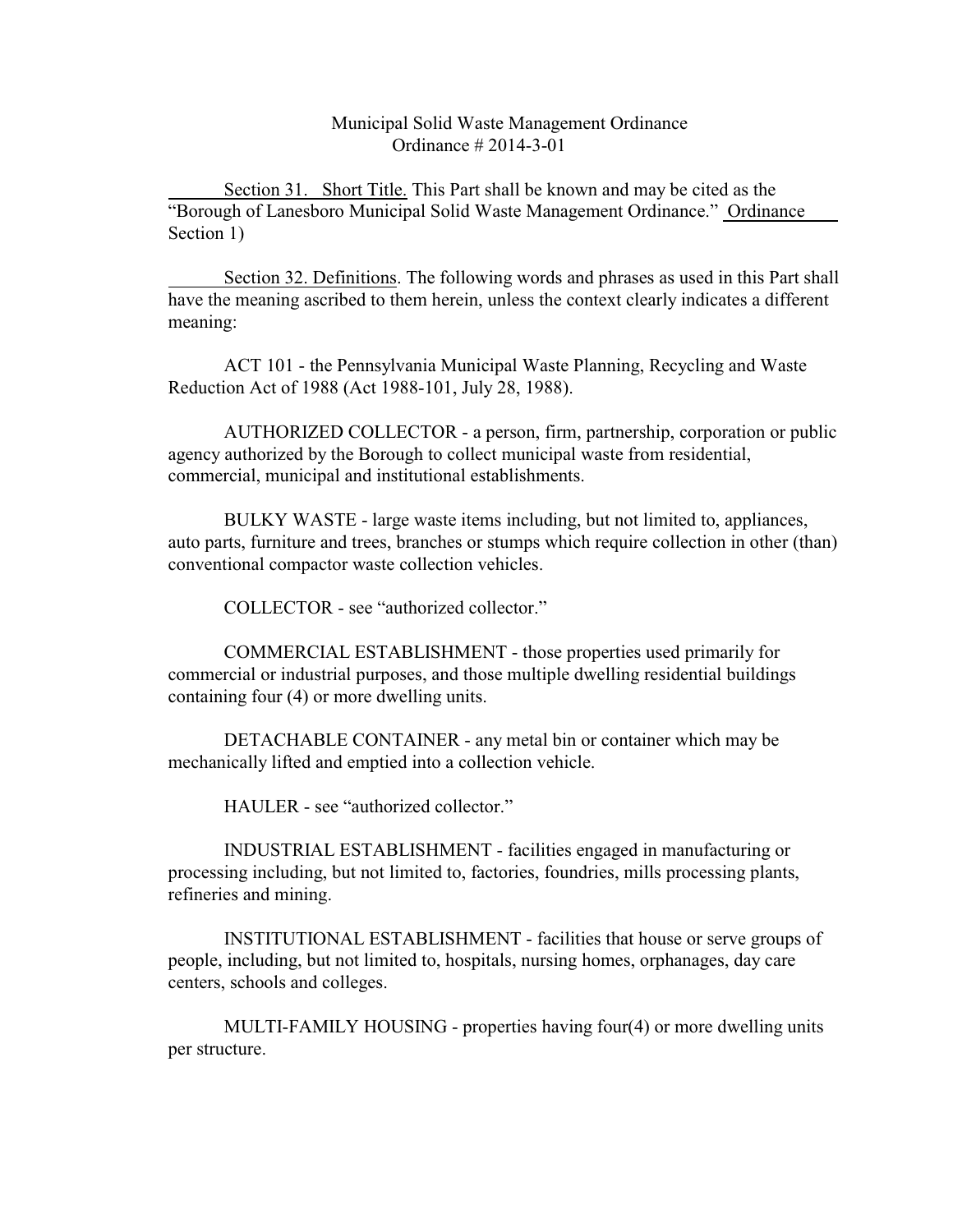MUNICIPAL WASTE - garbage, refuse, industrial, lunchroom or office waste and other material resulting from the operation of residential, municipal, commercial or institutional establishments and from community activities; and, any sludge not meeitng the definition of residual or hazardous waste.

MUNICIPALITY - the Borough of Lanesboro.

PERSON - any individual, partnership, corporation, association, institution, cooperative enterprise, municipality, municipal authority, or any other legal entity whatsoever which is recognized by law as the subject of rights and duties.

RECYCLING - separation, collection, processing, recovery and sale or reuse of metals, glass, paper, plastics and other material which would otherwise be disposed of as solid waste.

SCAVENGING - unauthorized or uncontrolled removal of solid waste materials placed for collection or removal from a solid waste processing or disposal facility.

SOLID WASTE - garbage, refuse and other discarded solid materials including, but not limited to, solid waste materials resulting from industrial, commercial and agricultural operations and from community activities. Liquids, semi-solids and contained gaseous materials are hereby defined as solid waste.

STORAGE - the containment of any waste on a temporary basis in such a manner as to not constitute disposal of such waste.

YARD WASTE - prunings, grass clippings, weeds, leaves and general yard and garden wastes.

Ordinance , (Section 2)

Sections 33. Standards and Regulations for Storage Prior to Collection .

1. Any person generating municipal waste shall provide sufficient approved containers for storing all waste materials. Containers shall be kept in a sanitary condition at all times.

2. Any person storing municipal waste for collection shall comply with the following preparation standards.

A. Waste shall be drained of all liquids.

B. Food containers shall be rinsed free of food particles and drained before placed in storage containers.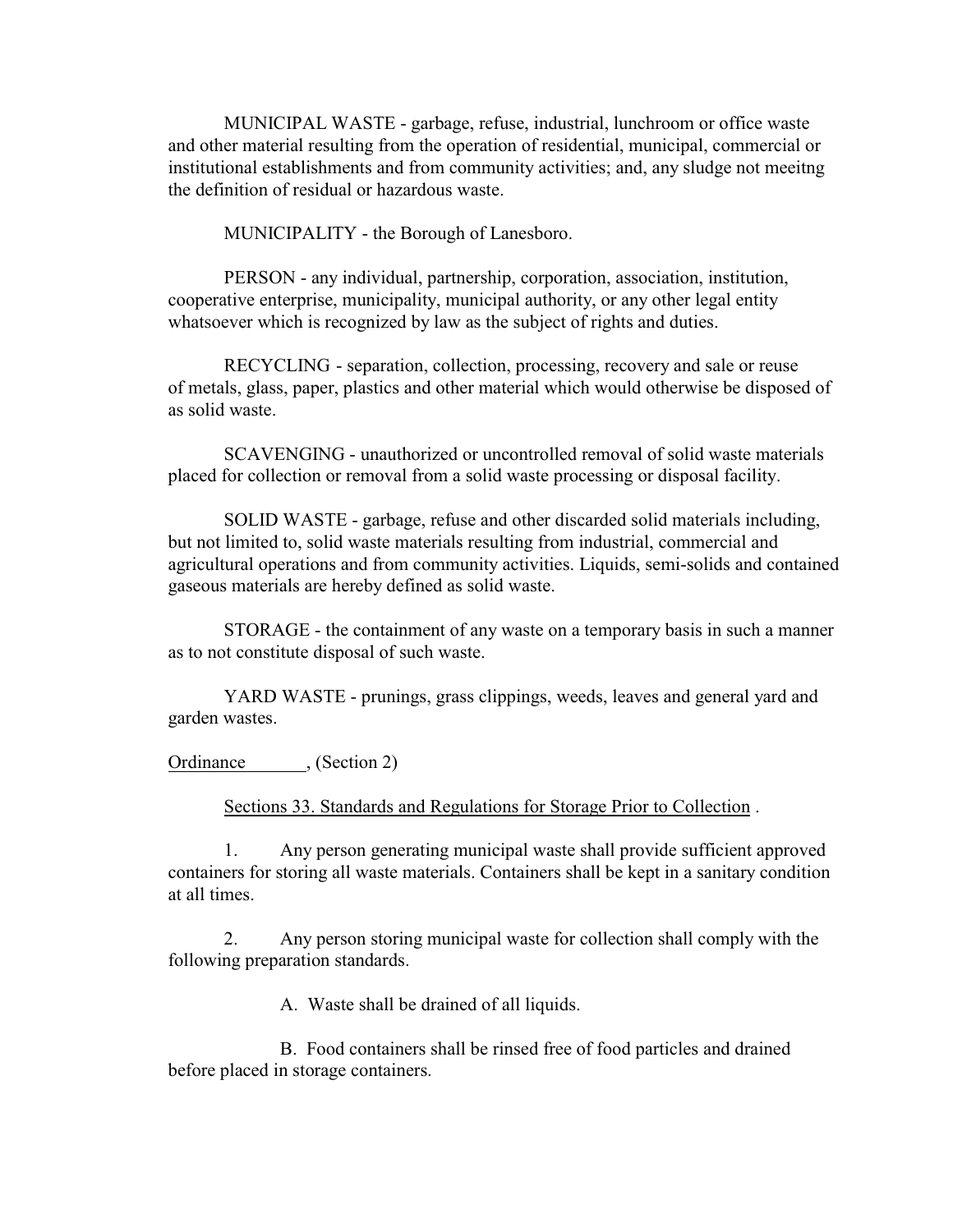C. The Borough reserves the right to modify the preparation and storage procedures to facilitate the collection and recovery of certain waste materials.

3. All municipal waste shall be stored in containers approved by the Borough and shall comply with the following standards:

A. Reusable containers shall be constructed of durable, watertight, rust and corrosion resistance materials. Any cracked or rusted container shall be condemned by the Borough, tagged as a public nuisance and removed from the property before the next collection day.

B. Reusable containers for residences shall have tight-fitting covers, have suitable lifting handles and shall have a capacity of not less than thirty-two(32) gallons nor more than sixty-four (64) gallons. If mechanical bins or detachable containers are in use the Borough may waive these standards.

C. Disposable plastic bags or sacks are acceptable containers provided the bags are designed for waster disposal. Such bags shall be securely tied at the top for collection and shall have capacity of not more than thirty-two (32) gallons.

D. All containers, whether reusable or disposable, shall be kept tightly covered at all times and shall be used and maintained so as to prevent public nuisances.

4. Any person storing municipal waste for collection shall comply with the following storage standards:

A. Reusable containers shall be kept in a sanitary condition at all times. The interior of the containers shall be kept clean by thoroughly rinsing, draining and disinfecting as often as necessary;

B. Containers shall be covered or sealed at all times and waste shall not protrude or extend above the top of the containers;

C. With the exception of pick-up days when containers are placed out for collection, all containers shall be properly stored on the owner's property; and,

D. Bulky waste items shall be stored in a manner that will prevent the accumulation or collection of water, the harborage or breeding of vectors, insects or rodents or the creation of safety and fire hazards.

5. The storage of all municipal waste from multi-family housing, commercial, institutional and municipal establishments and industrial lunchrooms and office waste shall comply with the regulations and standards set forth in this Part. The type, size and placement of bulk containers for these establishments shall be determined by the waste generator and the authorized collector and are subject to approval by the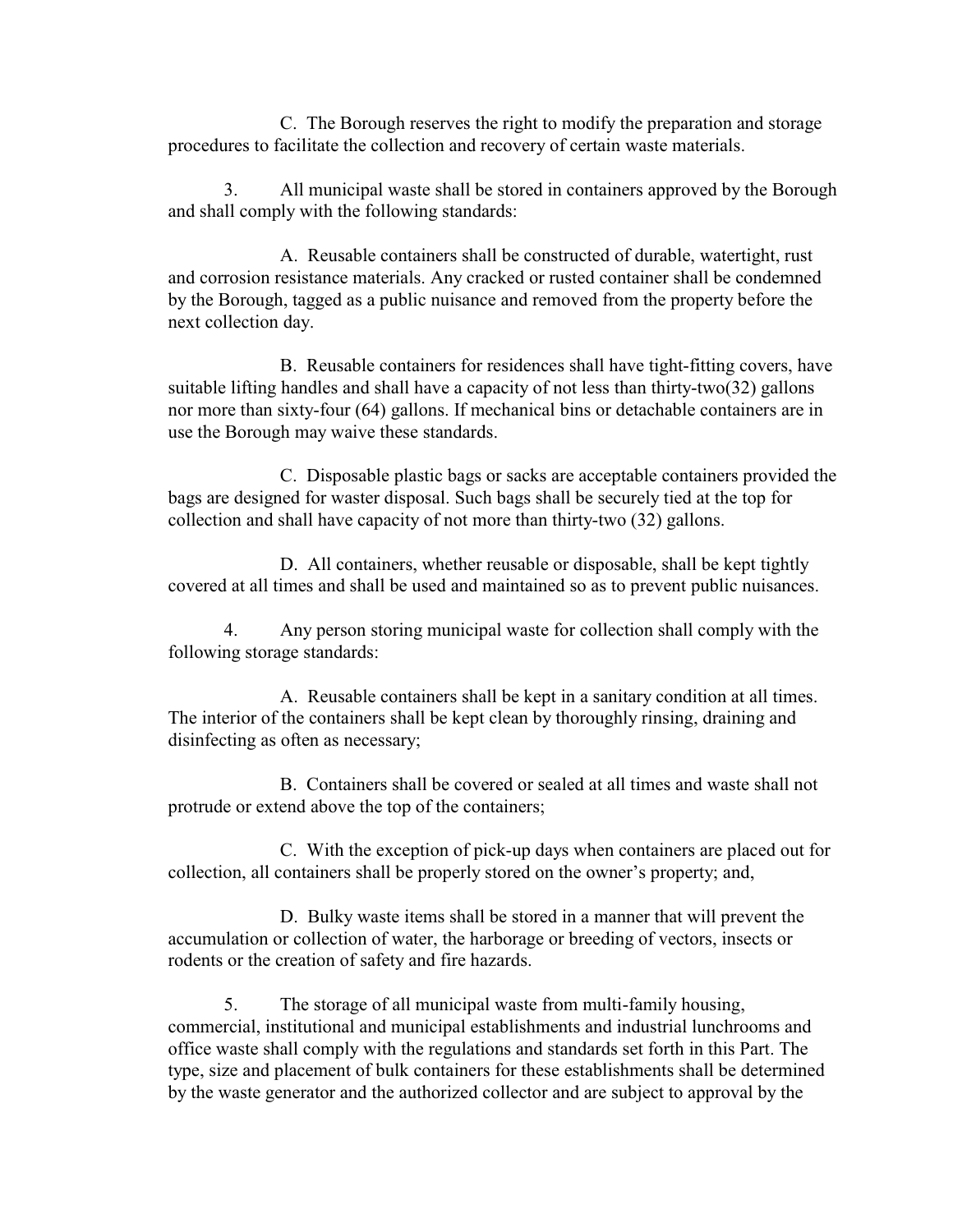Borough.

Ordinance . (Section 3)

Section 34. Standards and Regulations for Collection . All generators of municipal waste in the Borough shall contract for the collection of disposable waste and recyclable items, as follows:

A. All residential properties shall use an authorized collection service.

B. All multi-family housing, commercial, institutional and municipal establishments and industrial establishments with office and lunchroom wastes shall use an authorized collection service.

C. Collection services shall be provided in compliance with the following standards:

 (1) All residential waste shall be collected at least once each week with the exception that arrangements shall be made in advance with the collector for pickup of bulky waste and for payment of any special fees.

 (2) All multi-family housing, commercial, municipal, institutional and industrial waste shall be collected at least once each week and more often if required in order to control health hazards, odors or unsightly conditions.

 (3) All recyclable materials shall be collected at least once each month and in accordance with the Borough's or County's recycling ordinance.

 (4) Each authorized collector shall establish a regular collection schedule in the Borough and shall so notify the Borough of the days and times. If a regular collection day falls on a holiday, the collector shall notify all customers and the Borough as to when collection will be made.

 (5) All waste collection activity shall be conducted from Monday through Saturday between the hours of 5:00 a.m. and 8:00 p.m., prevailing time, unless prior approval for an exception has been granted by the Borough for reasons of public health and safety. No collection service shall be permitted on Sunday.

D. All authorized collectors operating within the Borough shall comply with the Susquehanna County Solid Waste Management Ordinance as regards the licensing of collectors and the transportation of waste to the County designated disposal facility.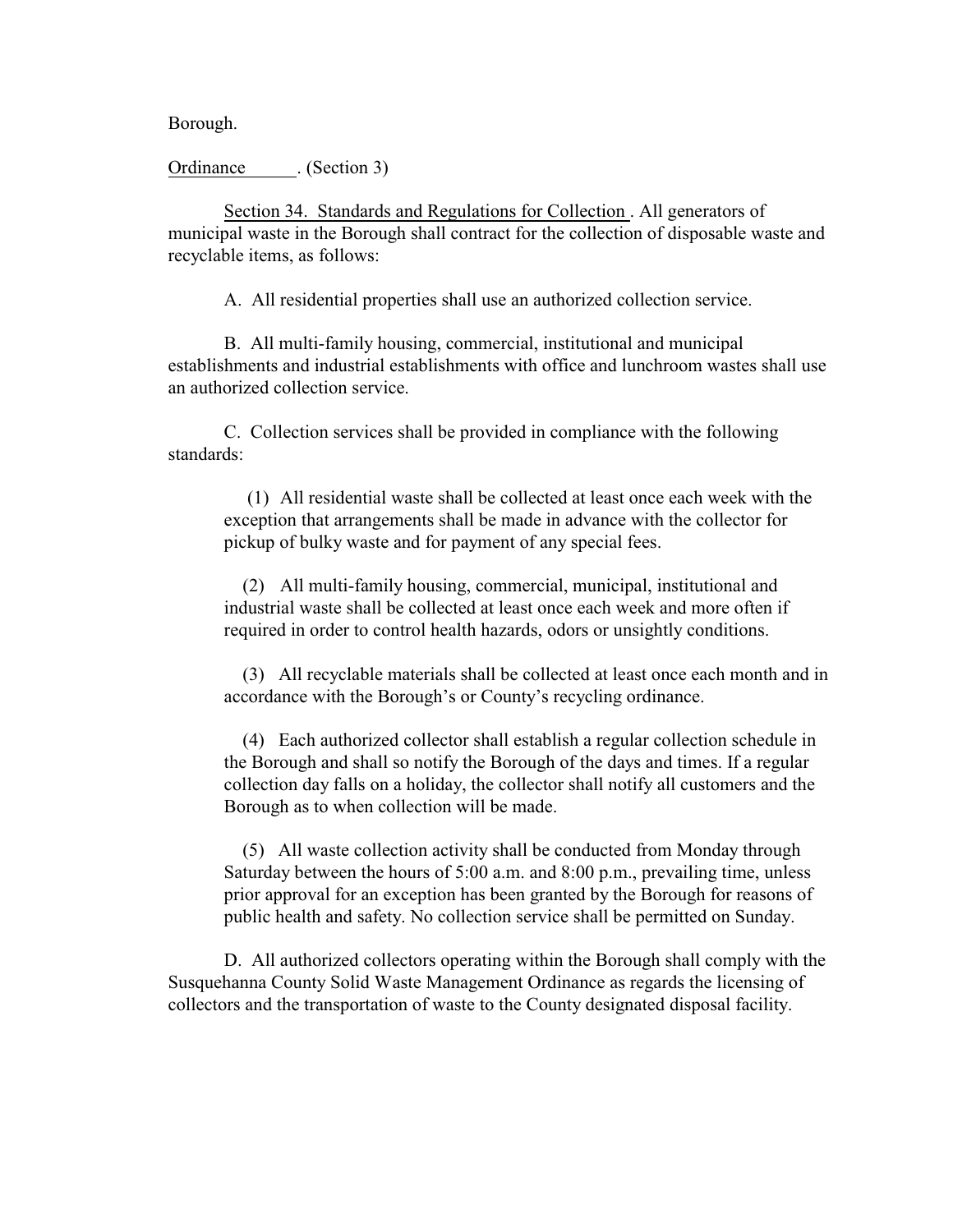Ordinance . (Section 4)

Section 35. Regulation of Authorized Contract Collectors . This Section reserved for future use.

Section 36. Regulation of Private Collectors. This Section reserved for future use.

Section 37. Collection and Disposal Charges, Fees and Deposits.

1. All authorized collectors shall be responsible for the collection of any fees or charges for municipal waste collection and disposal services provided to residential, commercial, institutional, municipal and industrial sources within the Borough.

2. The Borough may establish fees and deposits for services and product\ from time to time by resolution.

Ordinance . (Section 7)

Section 38. Prohibited Activities .

1. It shall be unlawful for any person to accumulate or permit to accumulate upon any public or private property within the Borough any garbage, rubbish, bulky waste, municipal or residual waste except in accordance with the provisions of this Part and any Pennsylvania Department of Environmental Resources rules and regulations adopted pursuant to Act 97 of 1980.

2. It shall be unlawful for any person to burn any solid waste within the Borough except in a manner and under conditions prescribed by the Borough, and such burning shall be in accordance with the pertinent rules and regulations of the Commonwealth.

3. It shall be unlawful for any person to haul, transport, collect or remove any solid waste from public or private property within the Borough without first securing authorization from the Borough and a license from the County.

4. It shall be unlawful for any person to use, maintain or operate an open dump except that agricultural wastes may be spread in layers and plowed under, and individuals may compost their own yard's waste.

5. It shall be unlawful for any person to salvage or reclaim any solid wastes except at a properly permitted facility in which salvage is an integral part of the operation.